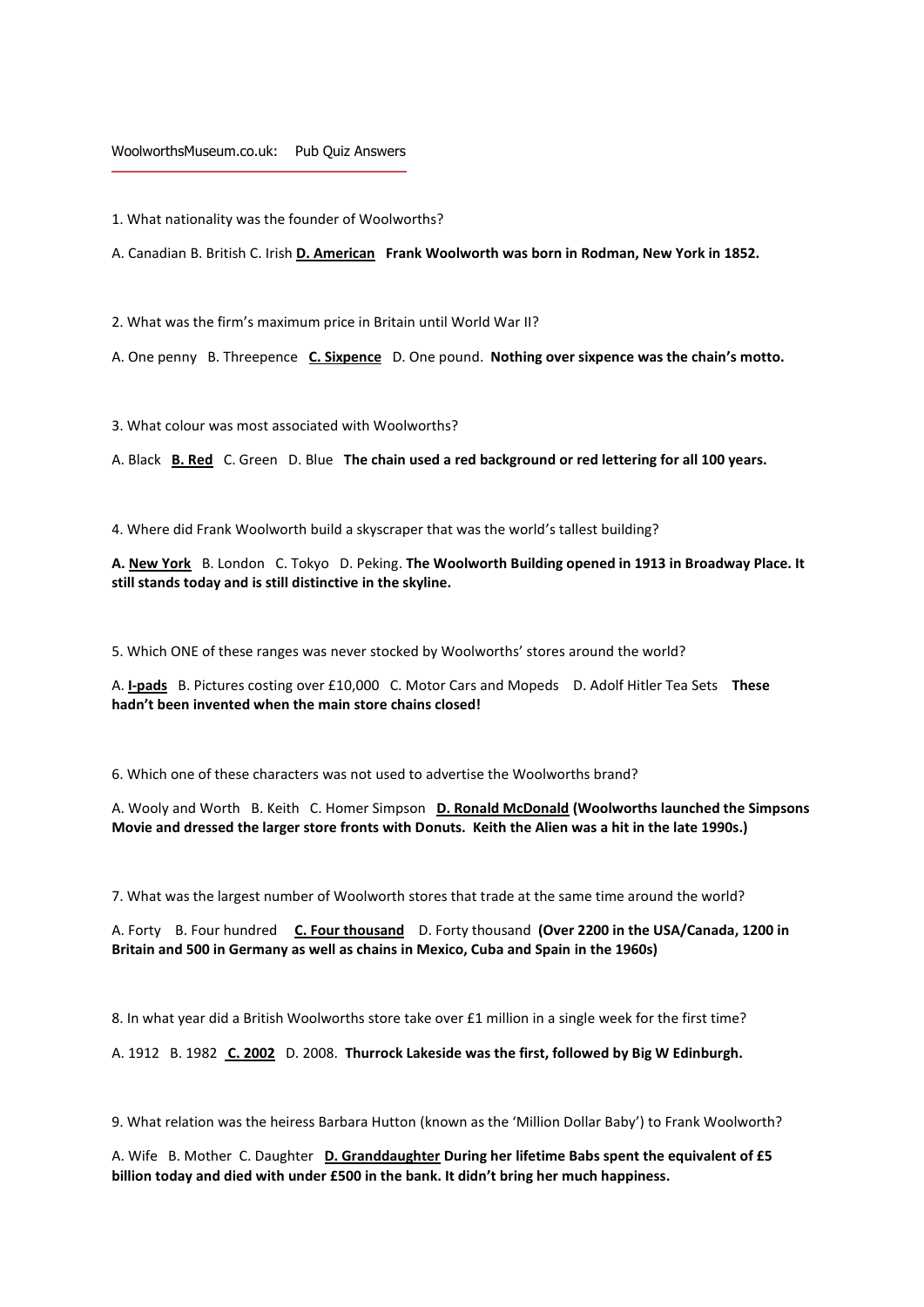10. British Chancellor of the Exchequer (and later Prime Minister) Gordon Brown told the House of Commons that Woolworths was the first company to be allowed to name a national asset in 1940. What was it?

A. A building B. A double-decker bus **C. An aeroplane** D. A railway train **Two Spitfires for the RAF called 'Nix Over Six Primus' and 'Nix Over Six Secundus', schoolboy Latin for 'nothing over sixpence'. The firm's Chairman was working for the Air Ministry at the time and pulled strings to get the names through.** 

11. How much did the chain sell 9 carat gold rings for? **The Bullseye Rings were a twentieth of the cheapest price elsewhere and were an overnight sensation. They contained the minimum possible amount of gold, but were hallmarked for sale in Britain.**

A. 3d (pence) (UK) 5 cents (USA) **B: 6d (UK) 10 cents (USA)** C. 10 shillings (UK) \$1 (US) D. £1 (UK) \$2 (USA)

12. Which was the chain's busiest season in both Britain and America?

A. Easter B. Back to School C. Thanksgiving **D. Christmas The US company was nicknamed 'America's Christmas Store' and the 'Golden Quarter' running up to the big day contributed all of the chain's profit in the UK.**

13. When did the last store close?

A. 1997 B. 2008 C. 2009 **D. There are still stores open. The former British subsidiary stores in Harare, Zimbabwe and Kingston, Jamaica (which were sold to local management in 1984/5) continue to trade, looking remarkably similar to how they did when they opened in the late 1950s.**

14. What did the British Company call the weigh-out sweets department?

A. Candy B. Sweet Treats **C. Pic'n'Mix** D. Wonderful Woolworths **Despite an outsourcing deal with Candy King in 2004/5 the pic'n'mix name was retained. It was the British company's most famous range.** 

15. Which chain of shoe stops was founded by Woolworth and is run today by the original parent company?

A. Clark's B. Start-Rite **C. Footlocker** D. Streets Ahead. **The American F. W. Woolworth Co. was renamed Venator Inc. in the 1990s and changed its name again to Footlocker Inc. to reflect its most successful brandname. It trades more than 4,000 shops under a variety of names. Meanwhile when Kingfisher bought Woolworths in 1982 they didn't want Footlocker and left the brand name and the handful of stores with the parent company when they took over the other British assets.** 

16. Which James Bond star appeared on Knitting Patterns for Woolworths at the start of his career?

A. Sean Connery B. George Lazenby C. Timothy Dalton **D. Roger Moore. The man with the golden eyebrows started out as a male model, and sports a number of 'cardies' in sixpenny patterns from the Sixties. In some he appears alongside another big name star – the Gurka's Champion and Absolutely Fabulous Joanna Lumley. Strange old world!**